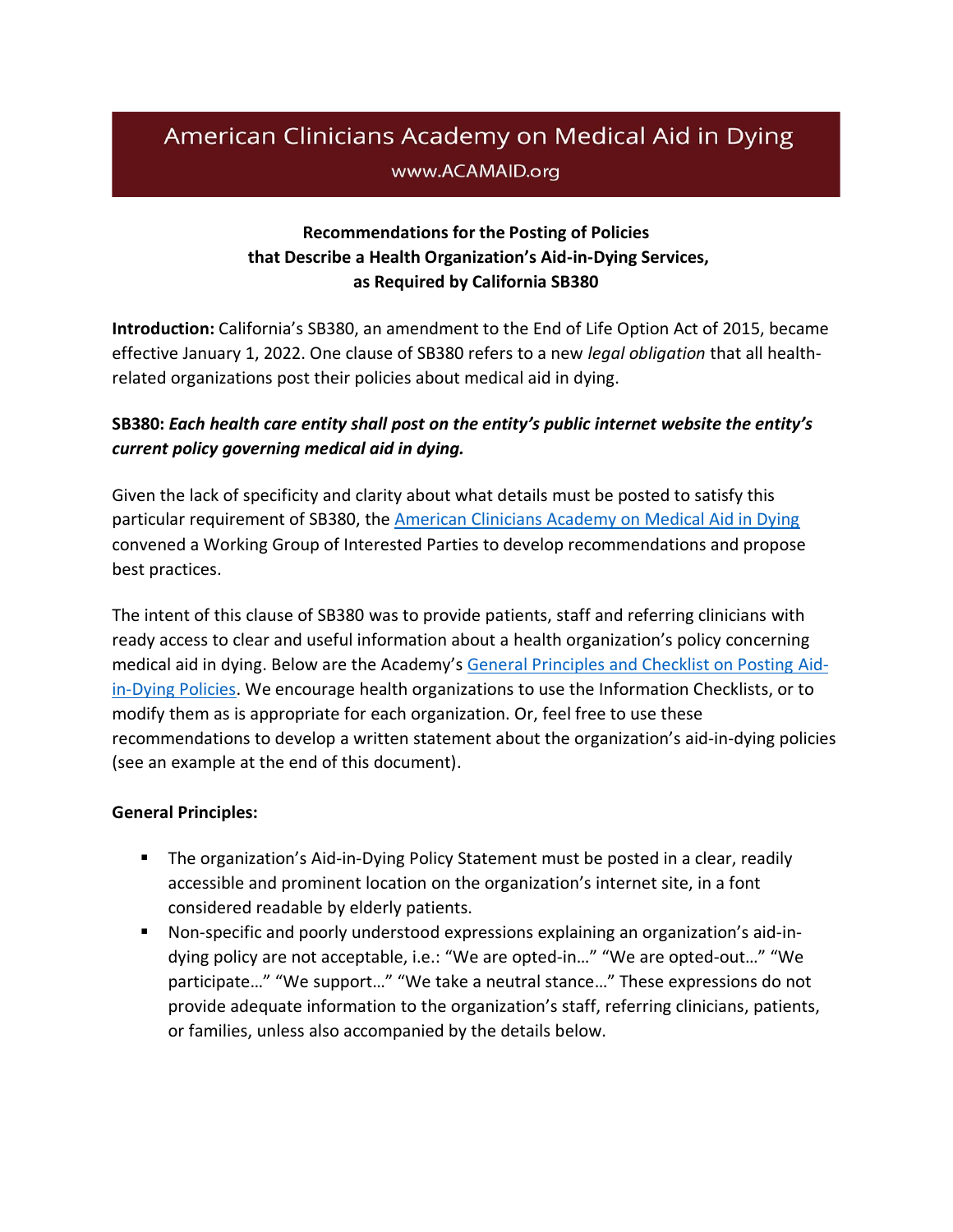#### **INFORMATION CHECKLISTS:**

(Check all that apply. The information can be posted on an organization's website as a checklist, or a narrative as at the end of this document.)

### **Information Checklist for Hospices:**

## *Providing patients with information about aid in dying:*

 $\Box$  Our hospice and staff do not participate in discussions or decisions about medical aid in dying. Please talk with your primary and specialty doctors about this issue.

 $\vert \ \vert$  If you are considering medical aid in dying, our hospice will facilitate discussions and information, but we do not otherwise actively participate in the process (see below for details if we participate in some aspects of the process but not others).

 $\vert \ \vert$  Our hospice facilitates discussions and participates in the processes of medical aid in dying (see below for details if we participate in some aspects of the process but not others).

# *Hospice doctors' participation in aid in dying:*

Our hospice provides aid-in-dying attending/prescribing physicians.

Our hospice does not provide aid-in-dying attending/prescribing physicians.

Our hospice provides aid-in-dying consulting/2<sup>nd</sup>-opinion physicians.

Our hospice does not provide aid-in-dying consulting/2<sup>nd</sup>-opinion physicians.

For hospices that do not provide attending/providing physicians and/or consulting/2<sup>nd</sup>-opinion physicians:

 $\vert \ \vert$  Our hospice will offer a specific referral to organizations or clinicians that will provide aid-indying evaluations and care. Patients considering aid in dying can also contact the [Patient to](https://www.acamaid.org/patientintake/)  [Doctor Referral System](https://www.acamaid.org/patientintake/) of the [American Clinicians Academy on Medical Aid in Dying](http://www.acamaid.org/) (a nonprofit organization that assists providers of medical aid in dying and their patients).

 $\Box$  Our hospice will not provide a specific referral. Patients considering medical aid in dying should talk with their primary and/or specialty doctors. These physicians may or may not be able or willing to give you a specific referral to a doctor who participates in aid in dying.

*Hospice staff participation on the aid-in-dying day:* 

 $\vert\,\,\,\vert$  If requested by the patient, our clinical staff (doctors, nurses, social workers, chaplains) can be present on the day of ingestion of aid-in-dying medications.

 $\vert$   $\vert$  Our hospice requires that clinical staff who are present on the aid-in-dying day leave the room at the time of the medication ingestion.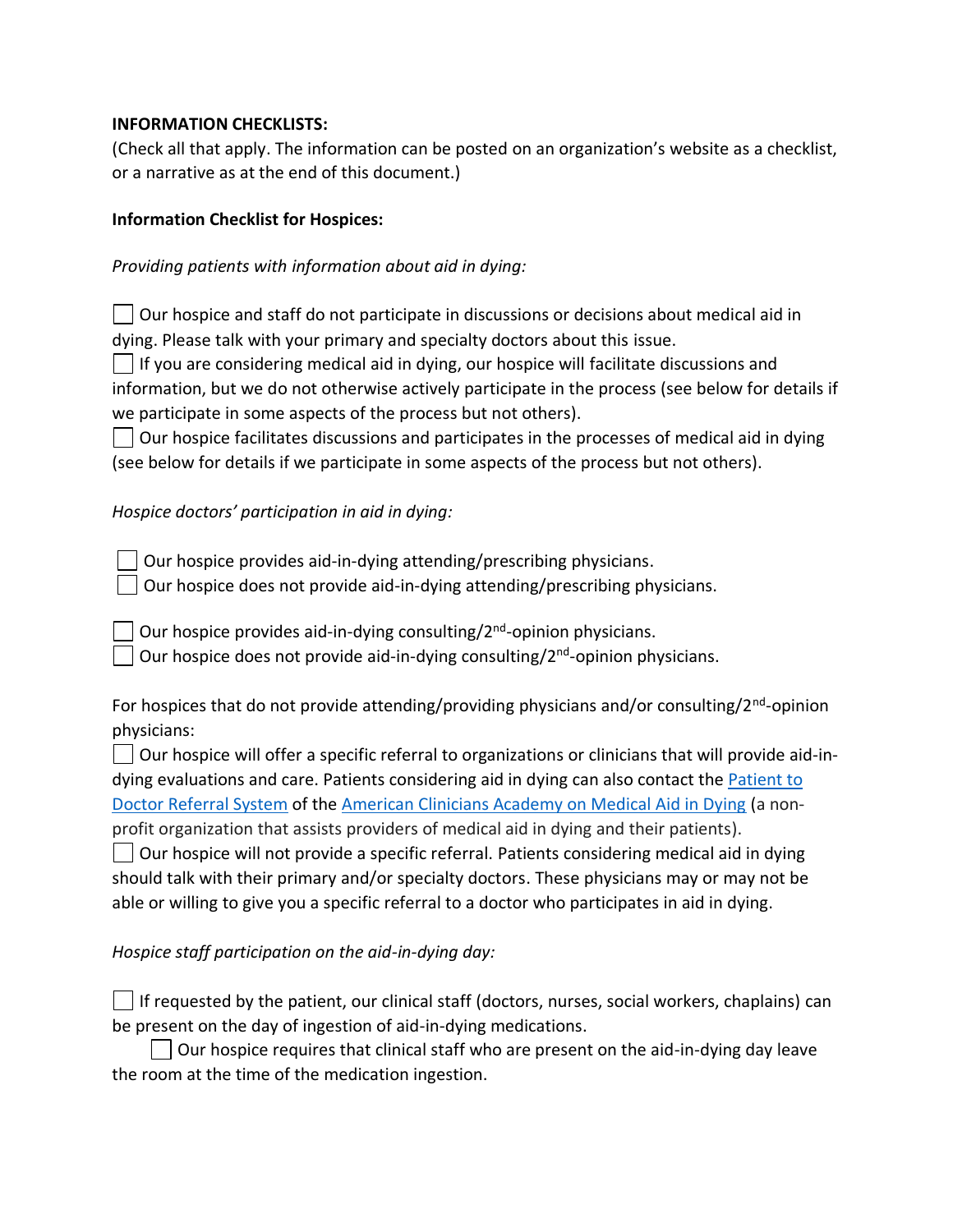$\vert \ \vert$  Our hospice allows clinical staff to remain in the room at the time of the medication ingestion.

 $\vert \ \vert$  Our hospice clinical staff members are not allowed to be present with the patient on the day of aid in dying.

 $\Box$  At the patient's request, we provide referrals to other professionals who can be present on the aid-in-dying day (private-duty nurses, aid-in-dying trained end-of-life doulas, trained aid-in-dying volunteers). Referrals to aid-in-dying skilled professionals can also be obtained from the American Clinicians Academy on Medical Aid in Dying, at <https://www.acamaid.org/pt2attendantintake/>

 $\Box$  We do not provide referrals to others who can be present with the patient and family on the aid-in-dying day.

**Information Checklist for Long-term Care Facilities** (Nursing Homes, Assisted Living Facilities, Subacute Care Facilities, Board and Care Facilities, Senior Residential Facilities)

 $\Box$  Our facility permits medical aid in dying on the premises.

 $\Box$  Our facility does not permit medical aid in dying on the premises.

 $\vert \ \vert$  Our facility permits outside individuals and organizations to visit our patients for aid-indying evaluations.

Our facility does not permit outside individuals and organizations to visit our patients for aid-in-dying evaluations.

| Information Checklist for Hospitals, Medical Centers, Clinics, and Federally Qualified Health |
|-----------------------------------------------------------------------------------------------|
| Centers (FQHCs).                                                                              |

 $\Box$  Our organization participates in medical aid in dying and allows staff to participate, although individual staff members can decline to participate in any or all aspects of medical aid in dying.  $\vert \ \vert$  Our organization does not participate in medical aid in dying and staff are not allowed to participate.

 $\vert \ \vert$  We provide specific referrals to clinicians or organizations that do participate.

 $\vert$   $\vert$  We do not provide specific referrals to participating clinicians or organizations.

While our organization and staff can participate in medical aid in dying, some specific departments (listed below) do not participate.

 $\Box$  While our organization participates in medical aid in dying, patients considering this option must be evaluated by a specific department (usually palliative care, psychiatry, or social services). If you request a medical aid-in-dying evaluation, we will promptly and clearly provide the appropriate referral to the correct department.